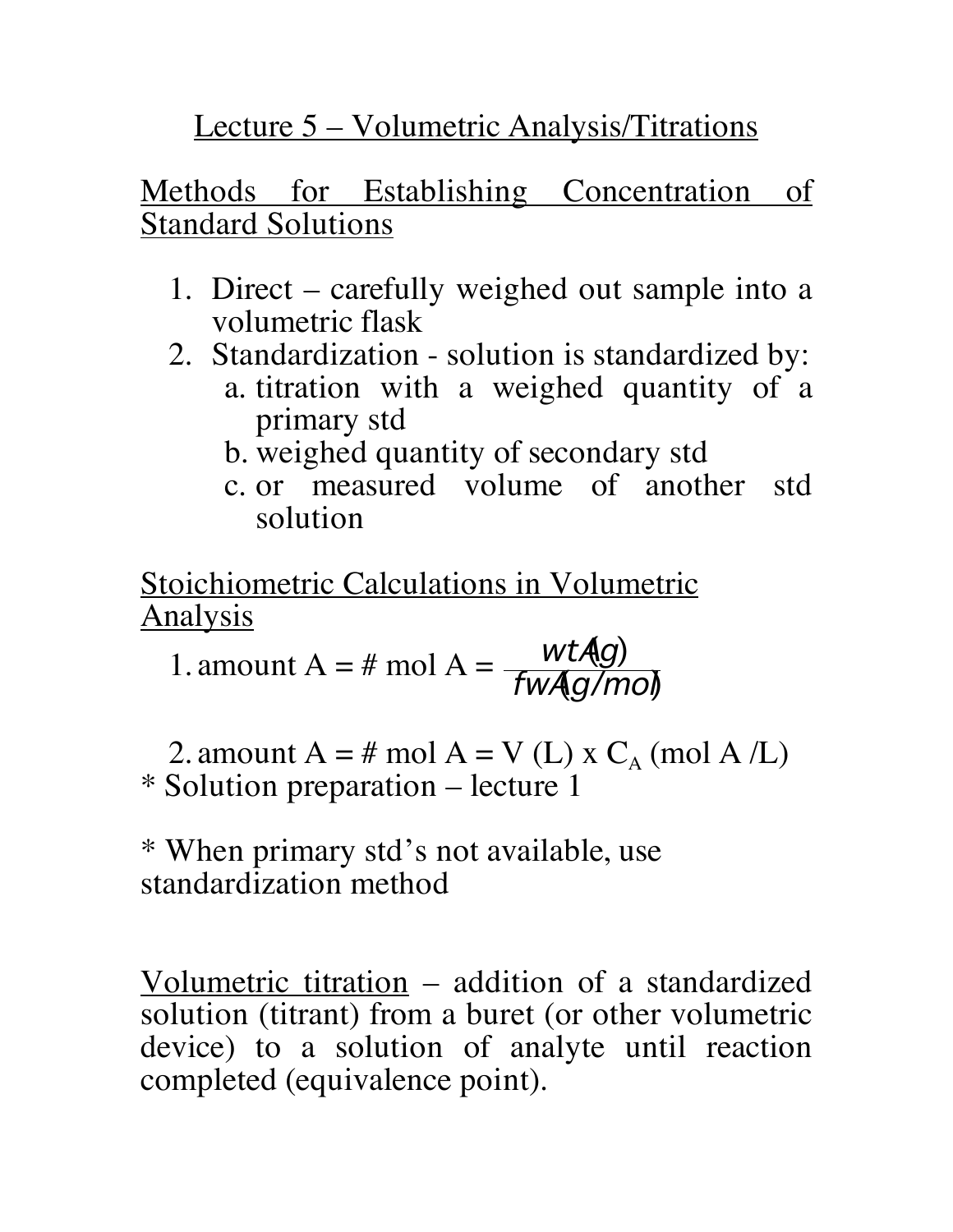

### Key: Relate # moles of titrant to moles of analyte Titration Curves in Titrimetric Methods (precipitation)

End  $point = some physical change that occurs near$ the equivalence point of a titration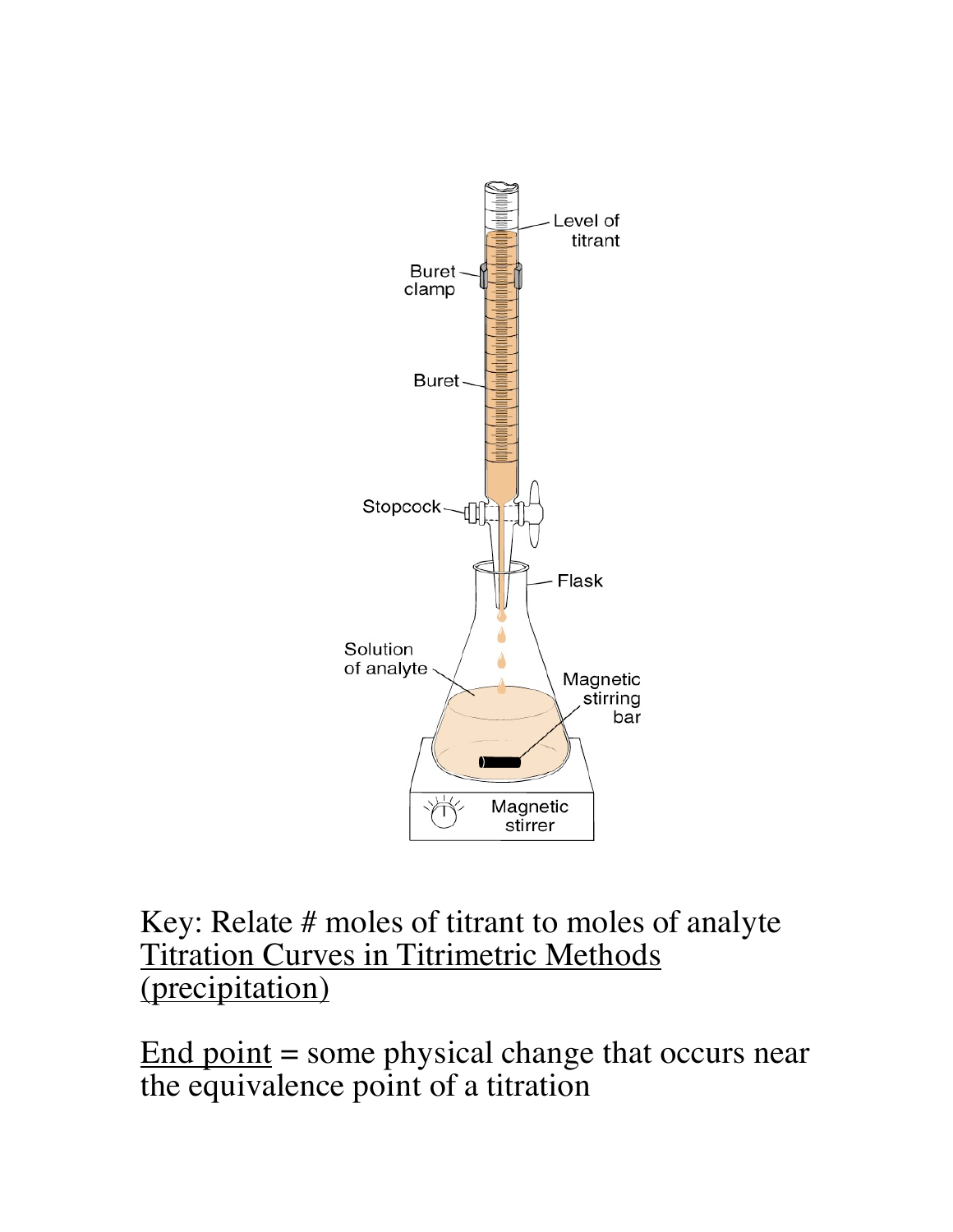Equivalence point - reaction b/t titrant and analyte is complete.

Color change – most recognizable indicator (p.367)

 $A+T \Leftrightarrow AT$ 

 $In + T \Leftrightarrow In$ 

For change -  $\frac{\lfloor n+1 \rfloor}{\lfloor n \rfloor}$  $[lnT]$ In InT change by 1-2 orders of magnitude

Titration curves – allow understanding of the basis of end points and titration errors.

 $1.\underline{\text{Sigmoidal}} - \text{small region} (0.1-0.5 \text{ mL})$ surrounding the equivalence point

2. Linear – measurements made on both sides of the equivalence point.

Using data near the equivalence point

| $\frac{1}{2}$     |                       |          |
|-------------------|-----------------------|----------|
| Vol 0.1000 T (mL) | Conc. A $(mol/L)$     | DА       |
|                   | $1.00 \times 10^{-1}$ | $1.00\,$ |
| 5.00              | $6.67 \times 10^{-2}$ | 1.18     |
| 10.00             | $4.29 \times 10^{-2}$ | 1.37     |
| 24.00             | $2.04 \times 10^{-3}$ | 2.69     |
| 24.90             | $2.00 \times 10^{-4}$ | 3.70     |
| 24.99             | $2.00 \times 10^{-5}$ | 4.70     |
| 25.00             | $2.24 \times 10^{-6}$ | 5.65     |

Concentration changes during titration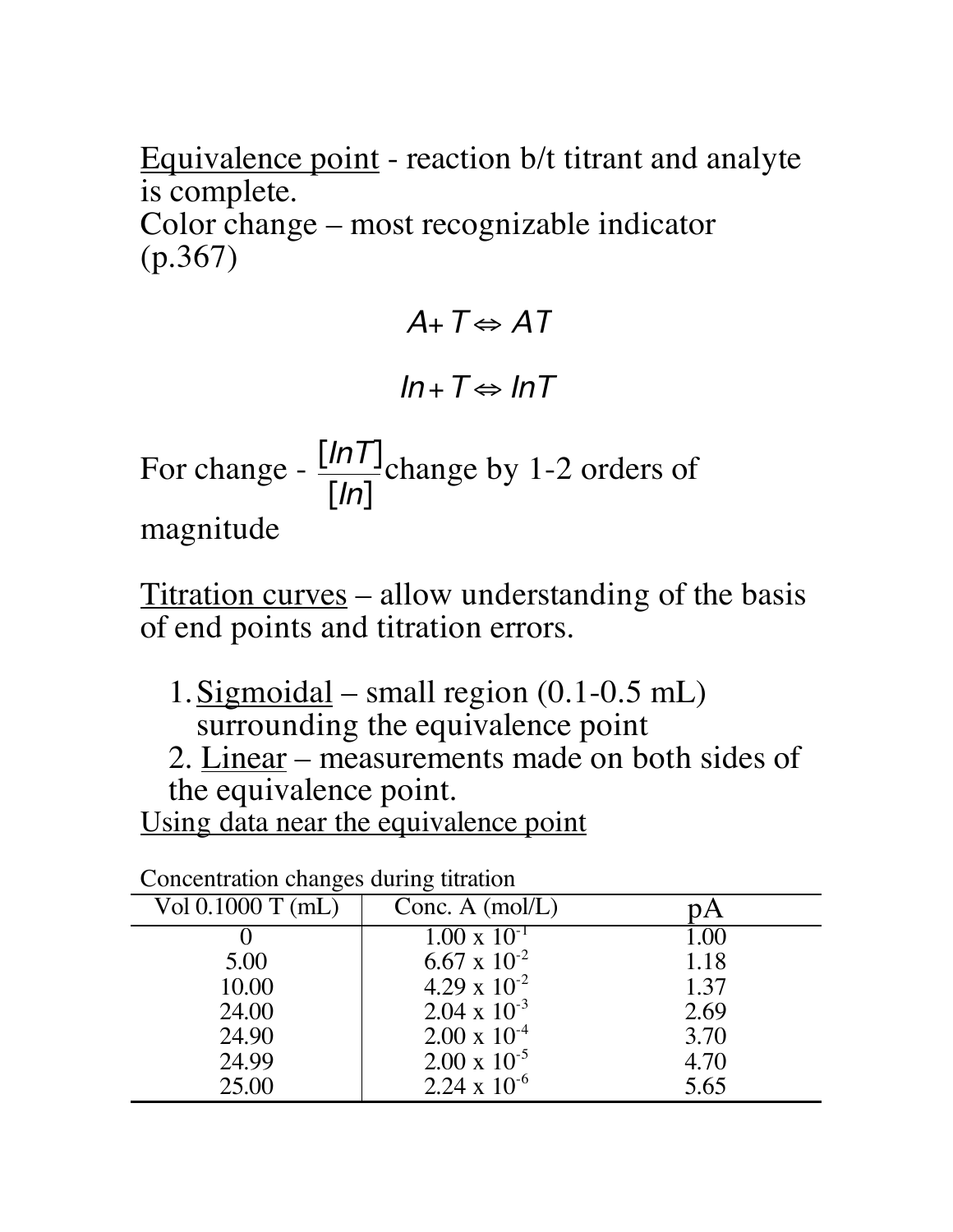| 25.01 | $2.50 \times 10^{-7}$  | 6.60  |
|-------|------------------------|-------|
| 25.10 | $2.50 \times 10^{-8}$  | 7.60  |
| 26.00 | $2.50 \times 10^{-10}$ | 9.60  |
| 40.00 | $1.67 \times 10^{-10}$ | 9.78  |
| 45.00 | $1.25 \times 10^{-10}$ | 9.90  |
| 50.00 | $1.00 \times 10^{-10}$ | 10.00 |
|       |                        |       |



Graphs of titration curves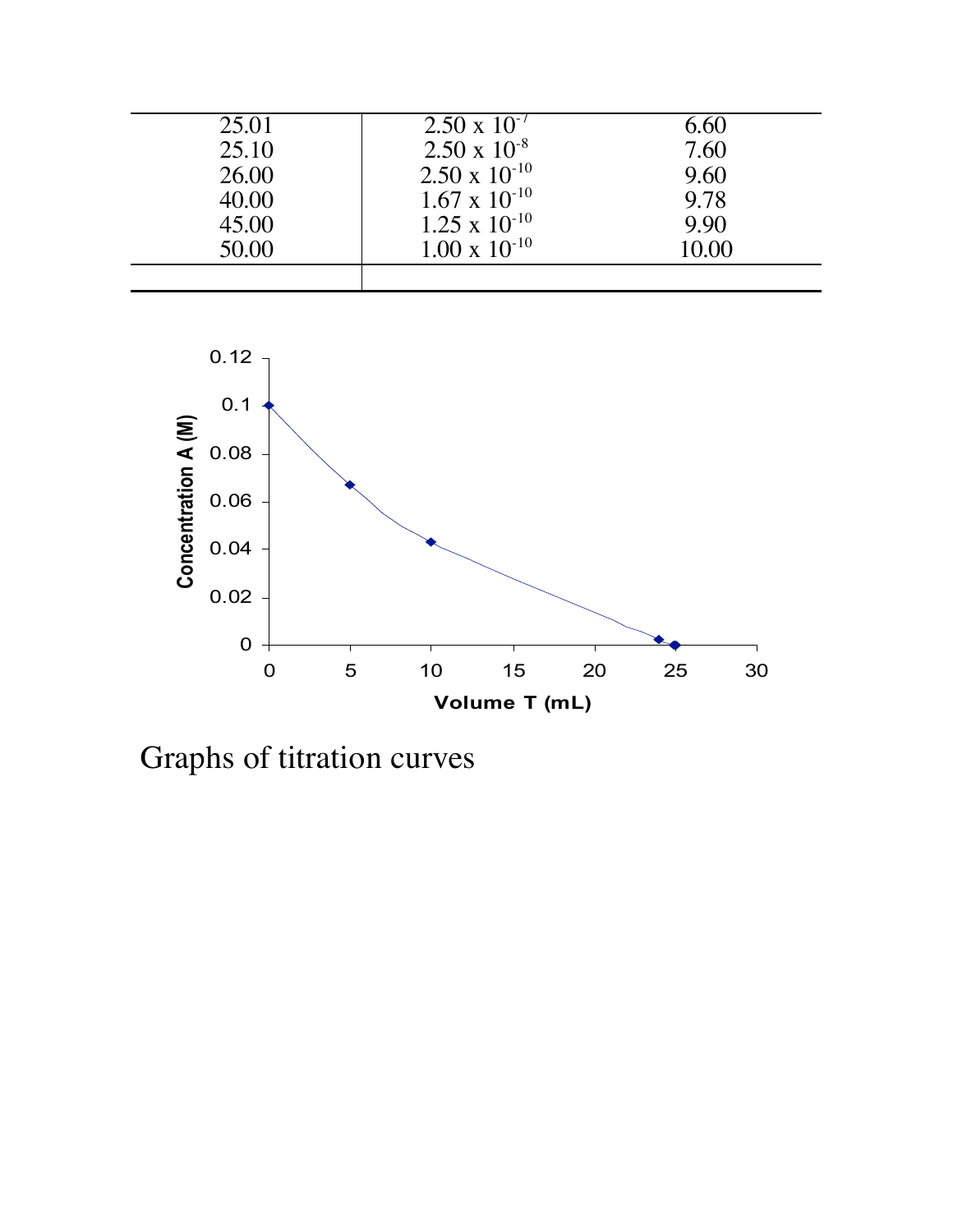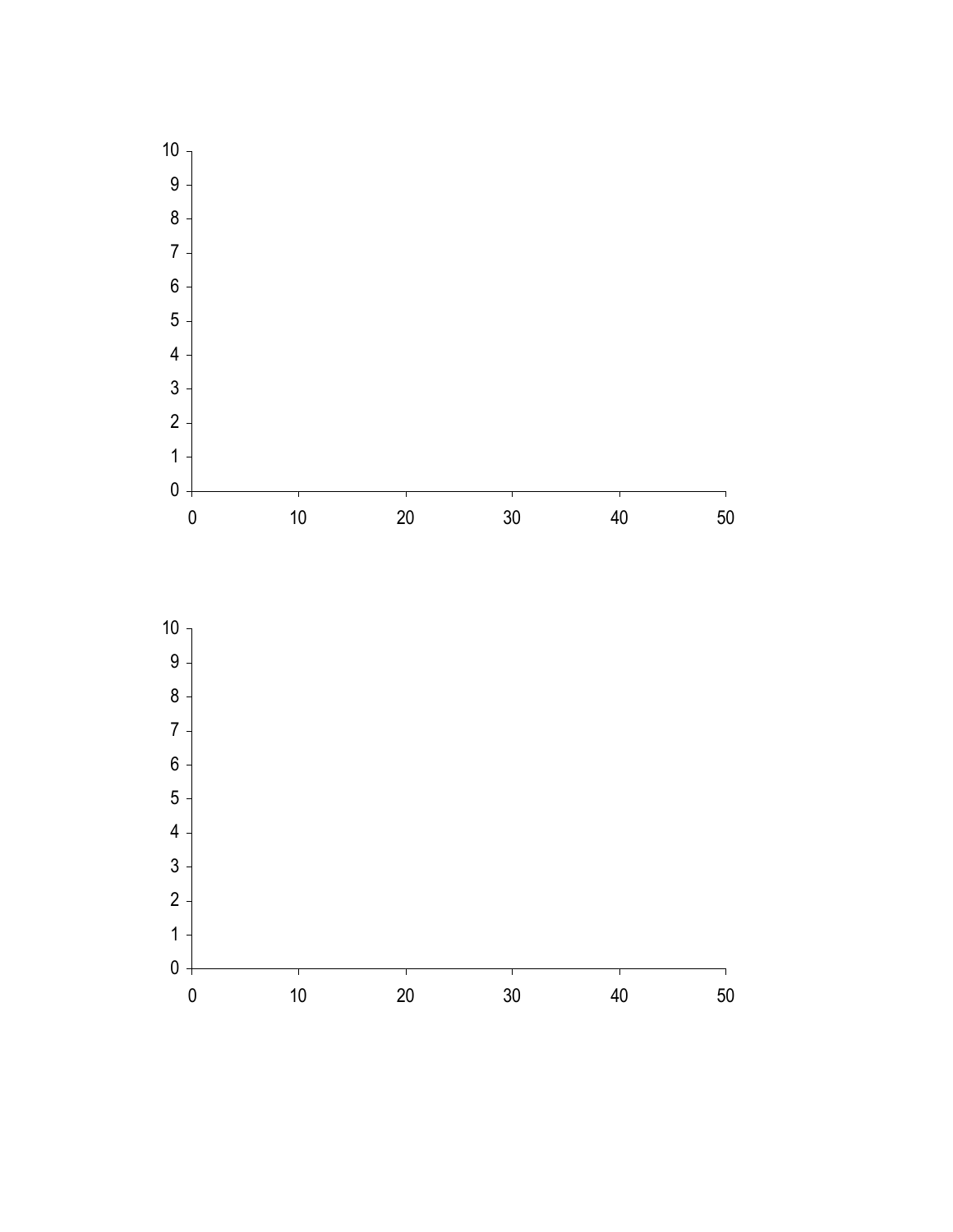

# Factors Influencing Endpoints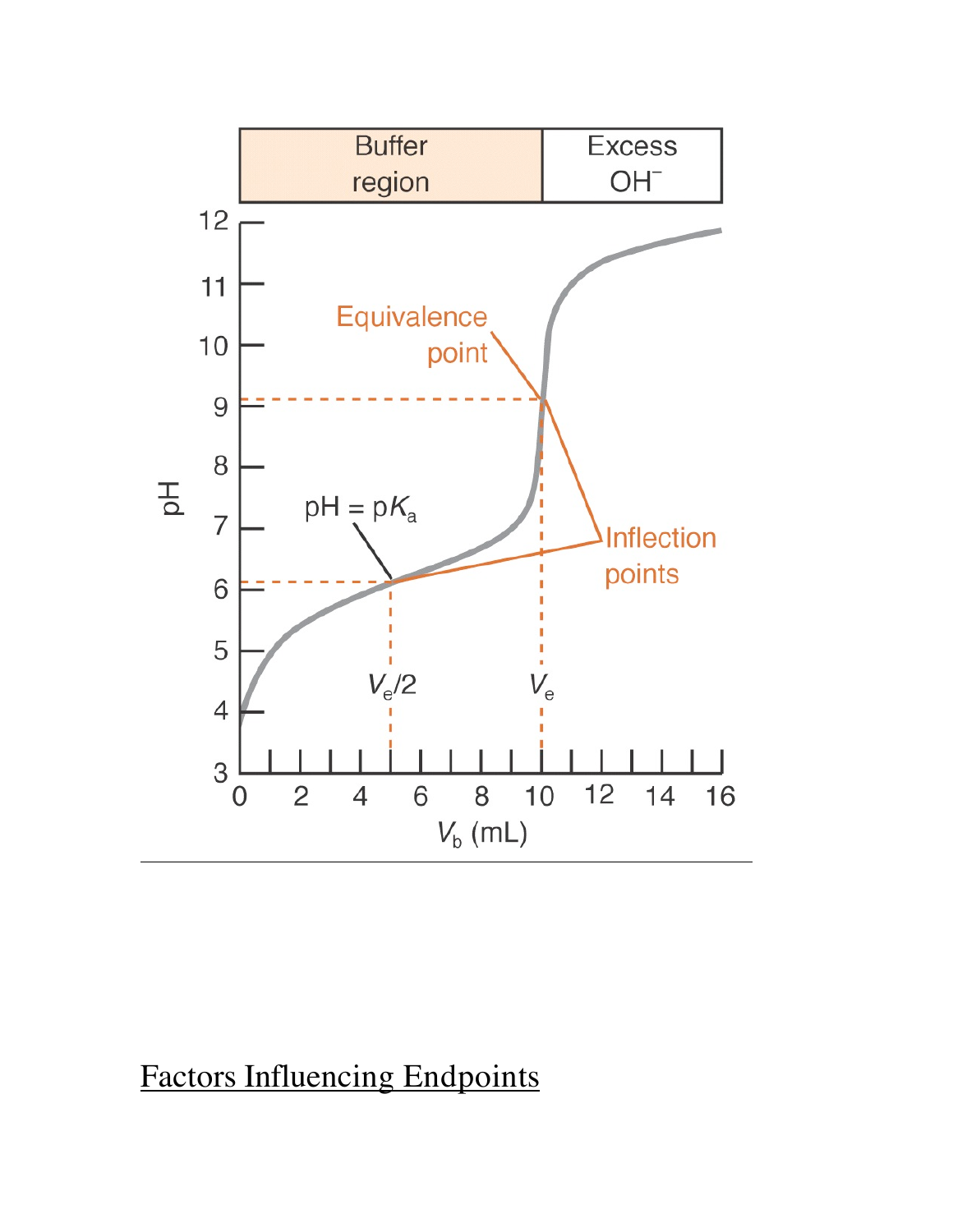- 1. Concentrations- increases in analyte and reagent concentrations enhance the change in pA (equivalence region). Rule: change of 2 in p-function.
- 2. Reaction completeness end points improve as reaction becomes more complete. -product solubility large factor



**Direct Titration** -titrant reacts directly with the analyte: